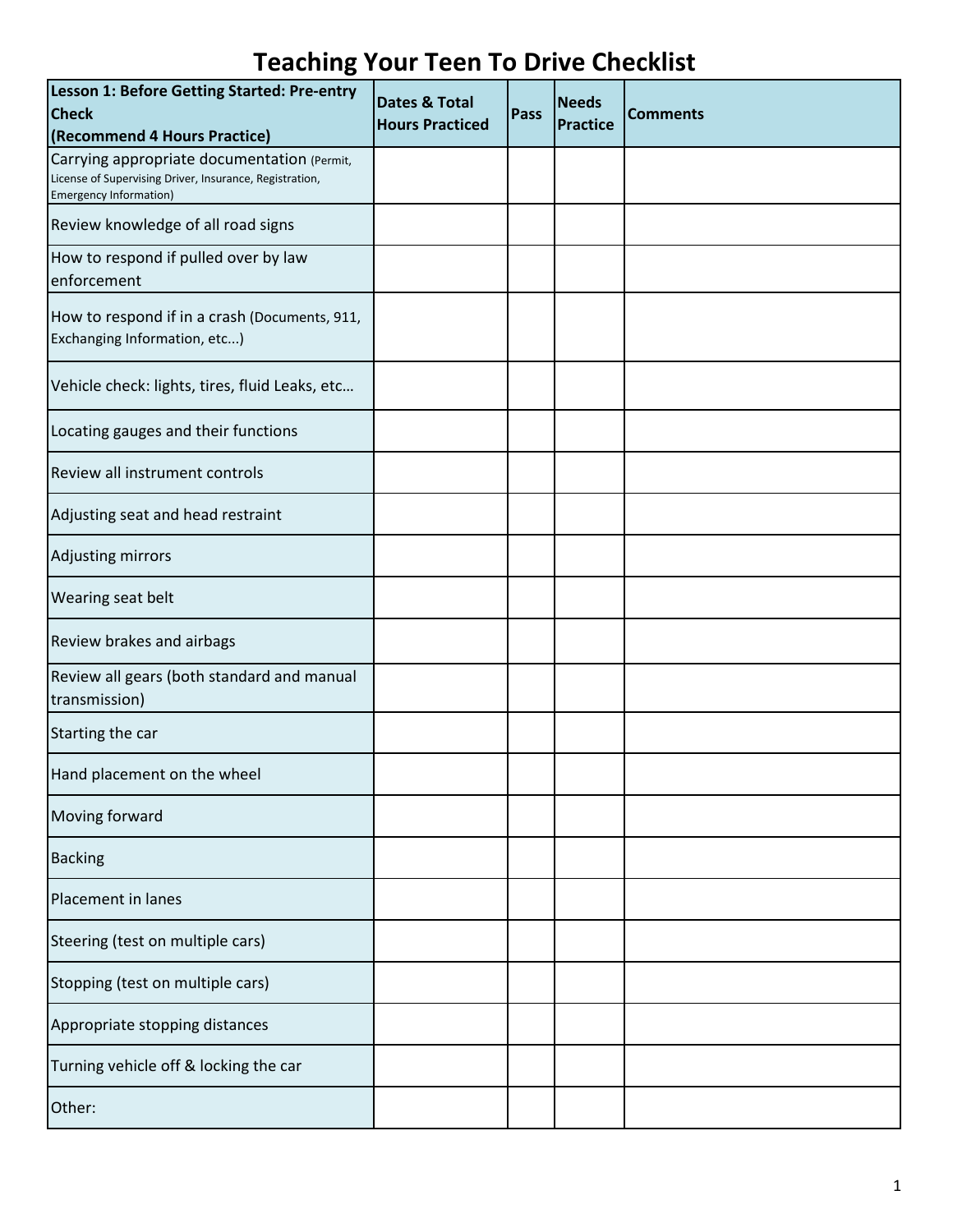| Lesson 2: Parking the Car/ Driving in Familiar<br>and Light Traffic Areas (Recommend 13<br><b>Hours Practice)</b> | Dates & Total<br><b>Hours Practiced</b> | Pass | <b>Needs</b><br><b>Practice</b> | <b>Comments</b> |
|-------------------------------------------------------------------------------------------------------------------|-----------------------------------------|------|---------------------------------|-----------------|
| Scanning                                                                                                          |                                         |      |                                 |                 |
| <b>Entering traffic</b>                                                                                           |                                         |      |                                 |                 |
| Noticing pedestrians/<br>children/bicycles/animals                                                                |                                         |      |                                 |                 |
| Speeds up to 35 MPH                                                                                               |                                         |      |                                 |                 |
| Yielding                                                                                                          |                                         |      |                                 |                 |
| Narrow roads                                                                                                      |                                         |      |                                 |                 |
| Appropriate following distance for speed                                                                          |                                         |      |                                 |                 |
| <b>Traffic lights</b>                                                                                             |                                         |      |                                 |                 |
| Stop signs (Including 4-way stops and flashing<br>red lights)                                                     |                                         |      |                                 |                 |
| Stop lines at intersections                                                                                       |                                         |      |                                 |                 |
| Smooth stopping                                                                                                   |                                         |      |                                 |                 |
| Crosswalks                                                                                                        |                                         |      |                                 |                 |
| Rights of way: pedestrians and bicycles                                                                           |                                         |      |                                 |                 |
| Entering traffic from a turn                                                                                      |                                         |      |                                 |                 |
| Turning without a stop                                                                                            |                                         |      |                                 |                 |
| Turning with a signal or green arrow                                                                              |                                         |      |                                 |                 |
| Turning from a stop                                                                                               |                                         |      |                                 |                 |
| Backing out of any parking space                                                                                  |                                         |      |                                 |                 |
| Parking - angled space                                                                                            |                                         |      |                                 |                 |
| Parking - right and left turns into space                                                                         |                                         |      |                                 |                 |
| Parking - side of street/parallel                                                                                 |                                         |      |                                 |                 |
| Parking - on a hill                                                                                               |                                         |      |                                 |                 |
| Other:                                                                                                            |                                         |      |                                 |                 |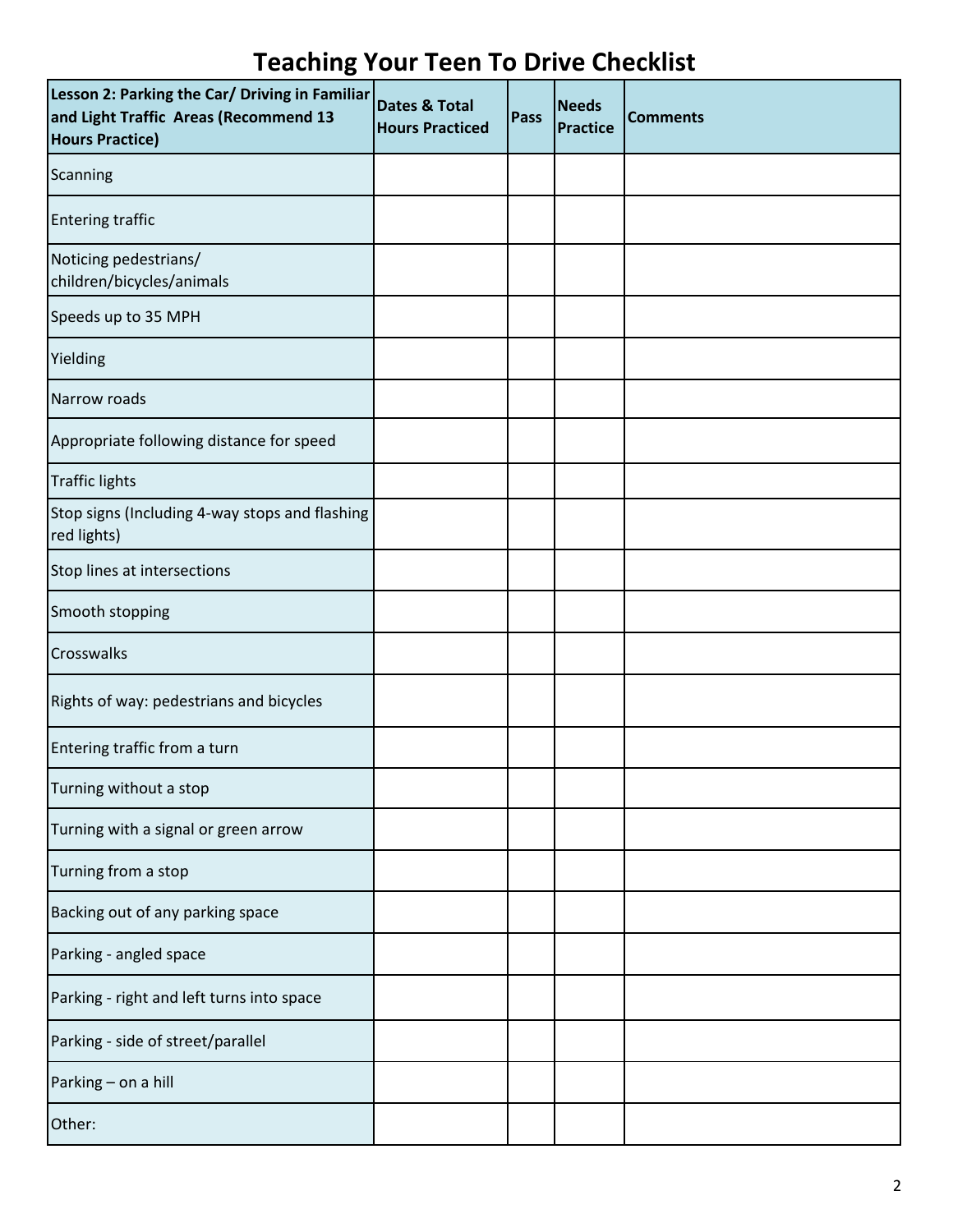| Lesson 3: Increased Traffic and Unfamiliar<br><b>Roads</b><br>(Recommend 18 Hours Practice) | <b>Dates &amp; Total</b><br><b>Hours Practiced</b> | Pass | <b>Needs</b><br><b>Practice</b> | <b>Comments</b> |
|---------------------------------------------------------------------------------------------|----------------------------------------------------|------|---------------------------------|-----------------|
| U-turns                                                                                     |                                                    |      |                                 |                 |
| Turning with multiple turn lanes                                                            |                                                    |      |                                 |                 |
| Roundabouts                                                                                 |                                                    |      |                                 |                 |
| <b>Changing lanes</b>                                                                       |                                                    |      |                                 |                 |
| Curving roads at higher speeds                                                              |                                                    |      |                                 |                 |
| Being passed                                                                                |                                                    |      |                                 |                 |
| Speeds up to 50 MPH                                                                         |                                                    |      |                                 |                 |
| Appropriate following distance for speed                                                    |                                                    |      |                                 |                 |
| One-way streets - entering from both sides                                                  |                                                    |      |                                 |                 |
| One-way streets - exiting from both sides                                                   |                                                    |      |                                 |                 |
| Parked cars along the road                                                                  |                                                    |      |                                 |                 |
| Multiple point turns                                                                        |                                                    |      |                                 |                 |
| Sharing the road: motorcycles                                                               |                                                    |      |                                 |                 |
| Sharing the road: light rail or public<br>transportation                                    |                                                    |      |                                 |                 |
| Sharing the road: bike lanes                                                                |                                                    |      |                                 |                 |
| <b>Blind intersections</b>                                                                  |                                                    |      |                                 |                 |
| Other:                                                                                      |                                                    |      |                                 |                 |
| Other:                                                                                      |                                                    |      |                                 |                 |
| Other:                                                                                      |                                                    |      |                                 |                 |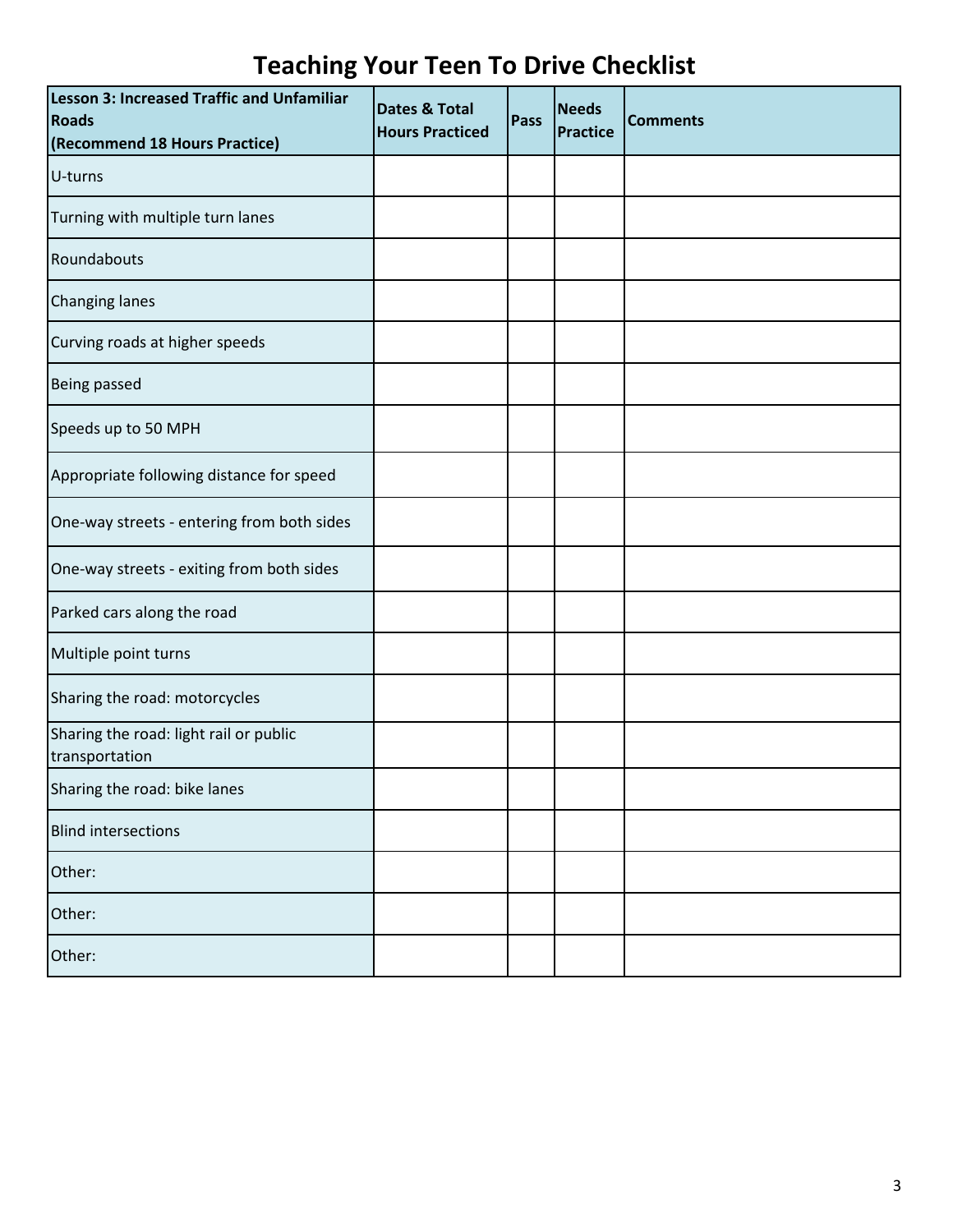| Lesson 4: Expressway/Highway/ Interstate<br><b>Driving</b><br>(Recommend 15 Hours Practice) | <b>Dates &amp; Total</b><br><b>Hours Practiced</b> | Pass | <b>Needs</b><br><b>Practice</b> | <b>Comments</b> |
|---------------------------------------------------------------------------------------------|----------------------------------------------------|------|---------------------------------|-----------------|
| Entering the highway                                                                        |                                                    |      |                                 |                 |
| Speeds up to 75 MPH                                                                         |                                                    |      |                                 |                 |
| <b>Using mirrors</b>                                                                        |                                                    |      |                                 |                 |
| Appropriate following distance for speed                                                    |                                                    |      |                                 |                 |
| Curves at high speeds                                                                       |                                                    |      |                                 |                 |
| Hills at high speeds                                                                        |                                                    |      |                                 |                 |
| <b>Being passed</b>                                                                         |                                                    |      |                                 |                 |
| Passing                                                                                     |                                                    |      |                                 |                 |
| Left lane law - minimum speeds and passing<br>only                                          |                                                    |      |                                 |                 |
| Allowing others to merge                                                                    |                                                    |      |                                 |                 |
| Merging into center lanes                                                                   |                                                    |      |                                 |                 |
| Negotiating large vehicles, vehicles on side of<br>highway                                  |                                                    |      |                                 |                 |
| Move over law                                                                               |                                                    |      |                                 |                 |
| Exiting the highway                                                                         |                                                    |      |                                 |                 |
| Other:                                                                                      |                                                    |      |                                 |                 |
| Other:                                                                                      |                                                    |      |                                 |                 |
| Other:                                                                                      |                                                    |      |                                 |                 |